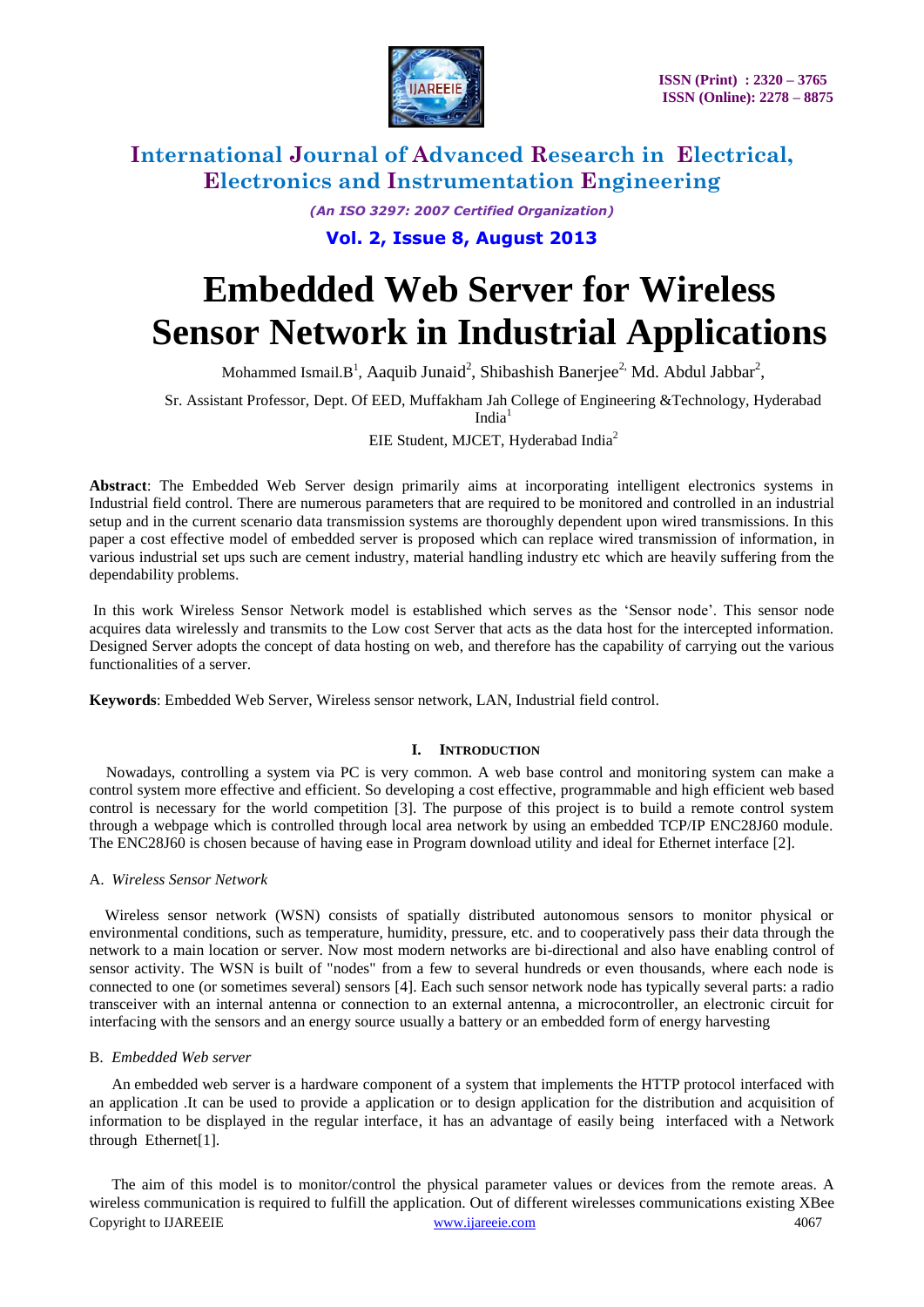

*(An ISO 3297: 2007 Certified Organization)*

### **Vol. 2, Issue 8, August 2013**

module is used here as RF communication system

Objective of work here is to observe and control sensor network wirelessly using an embedded web server in an industrial setup. The embedded web server designed here performs two tasks continuously displays the output of WSN node to all the systems connected through LAN/Ethernet and control one AC & one DC device from the web through R.F Module.

#### **II.MODEL DESCRIPTION**

 The Embedded web server model used here consists of ATMEGA32 microcontroller and XBee module (transceiver) and Ethernet module. The server has its own IP address & gets the sensor data from the client and this data can be accessed through local LAN or WAN . In this model a node of three sensors is developed i.e. temperature, humidity, LDR and a DC &AC device is controlled in the form of a 12V Motor& a50 watts Bulb respectively.

 The Industrial Ethernet Module is based on an Alter Cyclone III FPGA. An integrated CPU is responsible for processing the Industrial Ethernet protocol and data exchange via the host interface. It has 8 MB RAM to run the protocol software and 2 MB FLASH from which the software and the FPGA design are loaded. ENC28j60 Ethernet module is used which allows the operator to control the operation of AC/DC device and monitor the parameters like Humidity, Temperature, and Light etc. Fig 1 below shows the overall Block Diagram of a sensor & server node



Fig.1 Block diagram of sensor node and server node

#### **III. DESIGN DETAILS**

Objective of this work is to Control and monitor a industrial system through LAN/Internet. A personal computer will become a client and the atmega32 microcontroller will be a server. A TCP/IP ENC28J60 Ethernet module develops an interface for extended device connection. Http Webpage application software will run at the PC platform. This is developed by using Embedded C for local area network (LAN). Through Webpage base embedded software, Controlling and monitoring the sensors & I/O devices like DC motor, and AC 230V bulb is done

This work is divided into two phases' i.e. hardware and software. The hardware phase deals with building up a server that can connect to the ENC28J60 and a sensor node on which the sensors as well as AC/DC devices are connected from which data is acquired. For the software phase, webpage base embedded software is build for enabling personal computer to communicate with web server. The changing of the I/O devices i.e. on/off and the three sensor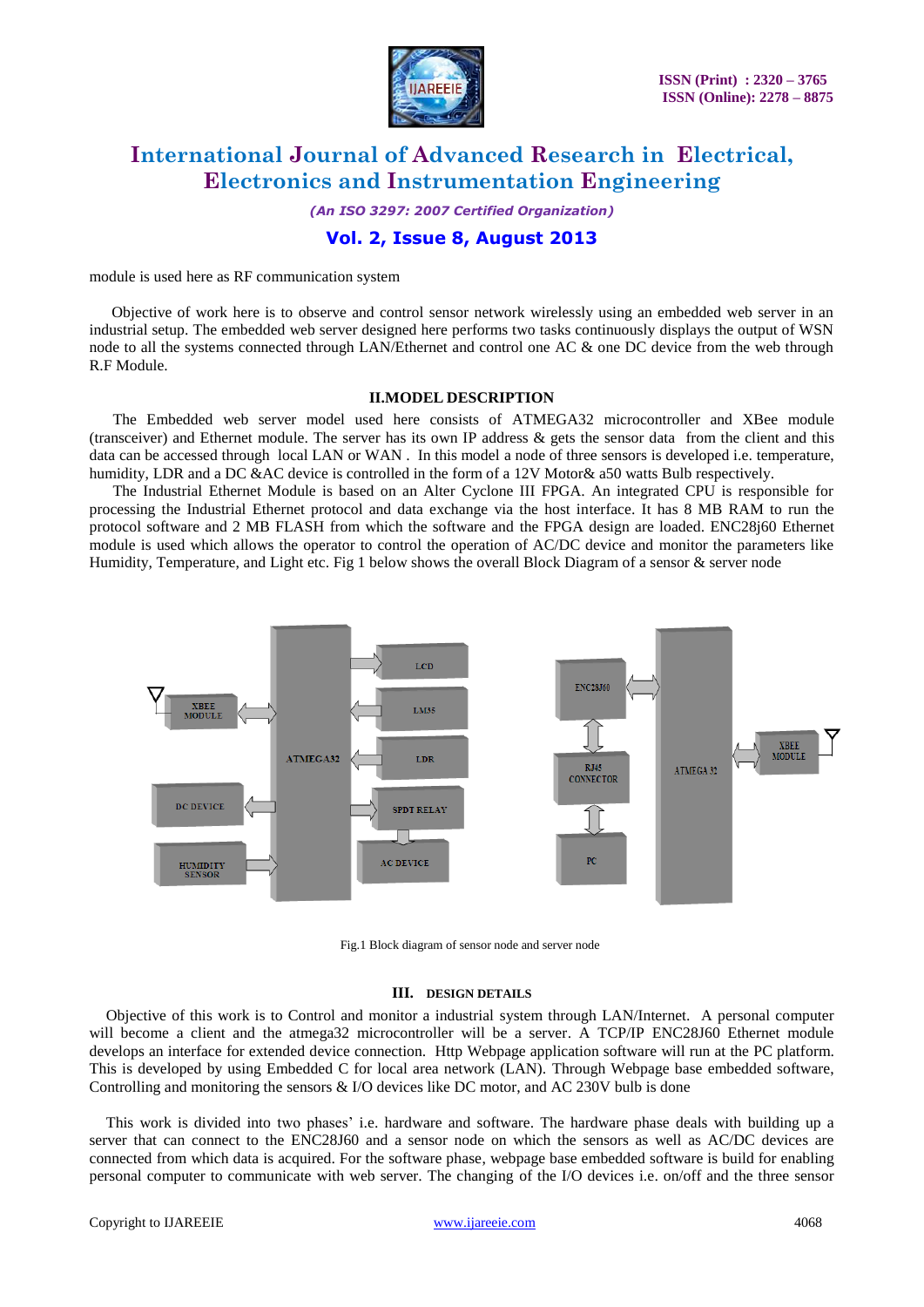

*(An ISO 3297: 2007 Certified Organization)*

### **Vol. 2, Issue 8, August 2013**

data readings are displayed in the personal computer by accessing the webpage. Fig 2 below shows the proposed model.



A basic RF communication module works on 434MHz frequency but on this frequency we are not able to transmit the data from transmitter to receiver with proper synchronization. To overcome this problem an XBee module as a RF communicator is used which works at 2.4GHz frequency transmitting data for long distances as compared to basic RF modules. The Model developed here can transmit data for maximum distance of 100 metres and works as a transceiver.

Fig 2 Proposed Model

#### **IV.EXPERIMENTAL SET UP**

. **4.1 HARDWARE:** The following Fig 3 & Fig 4 represents the actual hardware model developed for a server and sensor



Fig 3 Embedded web server model Fig 4 Sensor node model

Copyright to IJAREEIE [www.ijareeie.com](http://www.ijareeie.com/) 4069 Fig 5 & 6 shows results obtained on the computer screen when hardware model is interfaced through Ethernet LAN,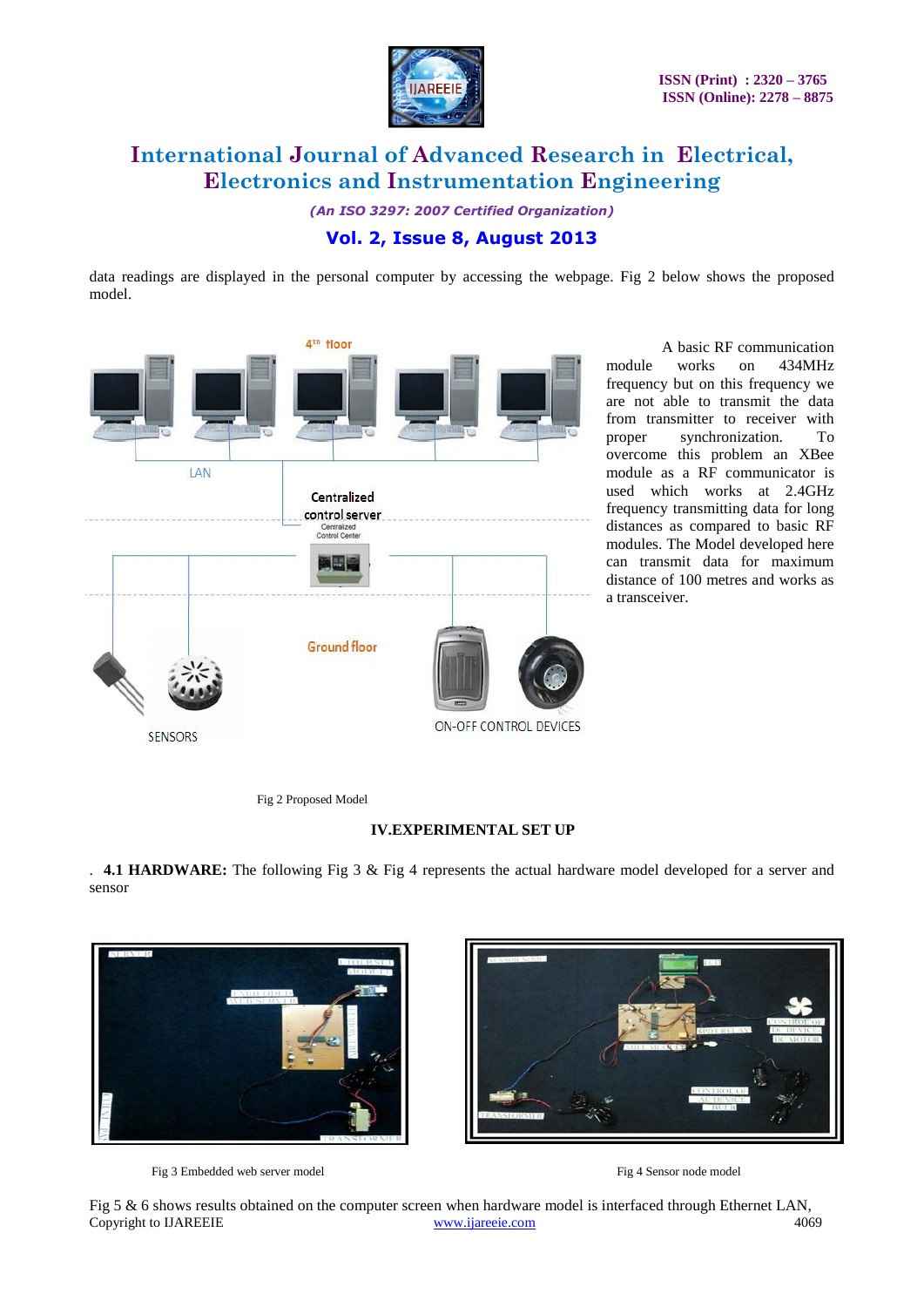

*(An ISO 3297: 2007 Certified Organization)*

### **Vol. 2, Issue 8, August 2013**

it's a html webpage showing sensor side Data and server side data respectively

|                           | <b>EMBEDDED WEB SERVER FOR</b><br><b>WIRELESS SENSOR NETWORKS</b>  |  |
|---------------------------|--------------------------------------------------------------------|--|
| HOME<br>Sensors<br>Device | LDR (ADC Result):<br>20<br>Temperature:<br>315C<br>Humidity:<br>28 |  |



Fig.5 Screen Shot showing various sensor readings at embedded server Fig.6 Screen Shot showing a AC & DC Devices control

#### **V. EXPERIMENTAL RESULTS:**

Following Experimental Results shows that on an average maximum of 0.05% error exits between the sensor node side and the server side data transmitted which is due delay in signal transfer which can be overcome by using higher model of XBEE. Once the data is transmitted to server it can be logged through a web page

Table 1 Temperature Readings:

|    | Time (in sec) | Server side<br>Temperature<br>Reading<br>display | Actual<br>Temperature<br>(Sensor data<br>in $C$ ) |
|----|---------------|--------------------------------------------------|---------------------------------------------------|
| 1. | 5             | 25                                               | 25.6                                              |
| 2. | 10            | 30                                               | 29.1                                              |
| 3. | 15            | 35                                               | 34.5                                              |
| 4. | 20            | 40                                               | 41.2                                              |
| 5. | 25            | 45                                               | 45.7                                              |
| 6. | 30            | 50                                               | 50.1                                              |
| 7. | 35            | 55                                               | 55.32                                             |
| 8. | 40            | 60                                               | 61.15                                             |



Fig 7.Graph showing temperature readings of sensor side & server side